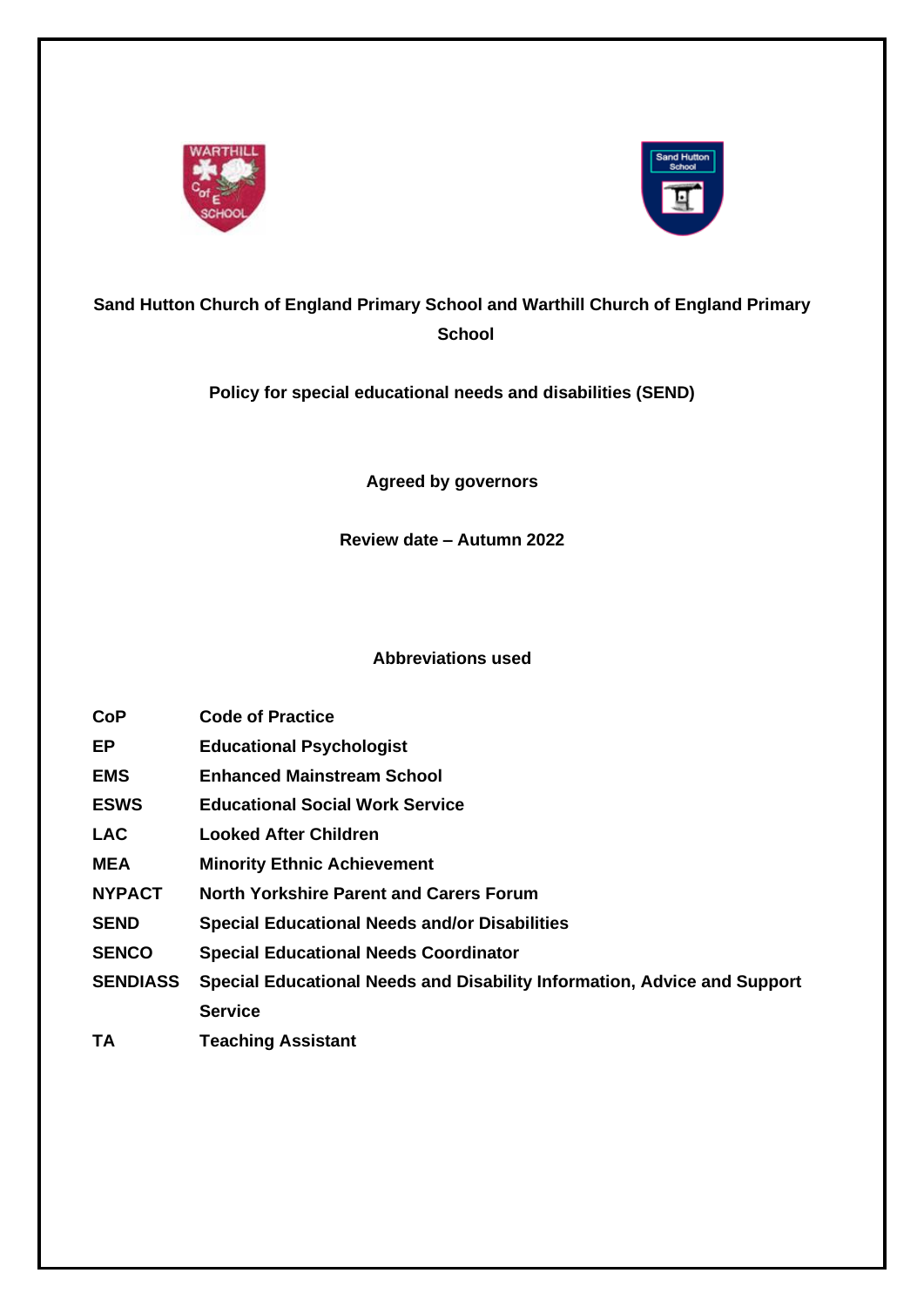#### Schools' aims and values statement

We believe that people are our most valuable resource. Everyone is entitled to an education of the highest possible standards which:

- promotes life-long learning
- enhances the quality of life
- encourages good citizenship

Caring adults ensure that the welfare of our children is given the highest priority.

As Church of England schools, in partnership with parents and guardians, we aim to provide:

- a community based on Christian values which respects the views of others.
- a happy, warm and welcoming environment where learning is fun and everyone can feel safe and secure
- a caring and sharing culture where everyone is valued and there are equal opportunities for all
- a stimulating, spiritual, positive and productive learning environment through children, staff and parents working together

In our schools we aim to promote feelings of self-esteem and self-respect, in order to develop positive, confident and responsible attitudes towards:

- each other
- learning
- good behaviour
- our schools' environment

In our schools we aim to promote our values in all we do.

## We value

- each other
- high standards in all we do in school
- successful partnership with parents
- links with our local community
- our resources and the environment

All children and young people are entitled to an education that enables them to make progress so that they achieve their best, become confident individuals living fulfilling lives, and make a successful transition into adulthood, whether into employment, further or higher education or training (6.1 CoP)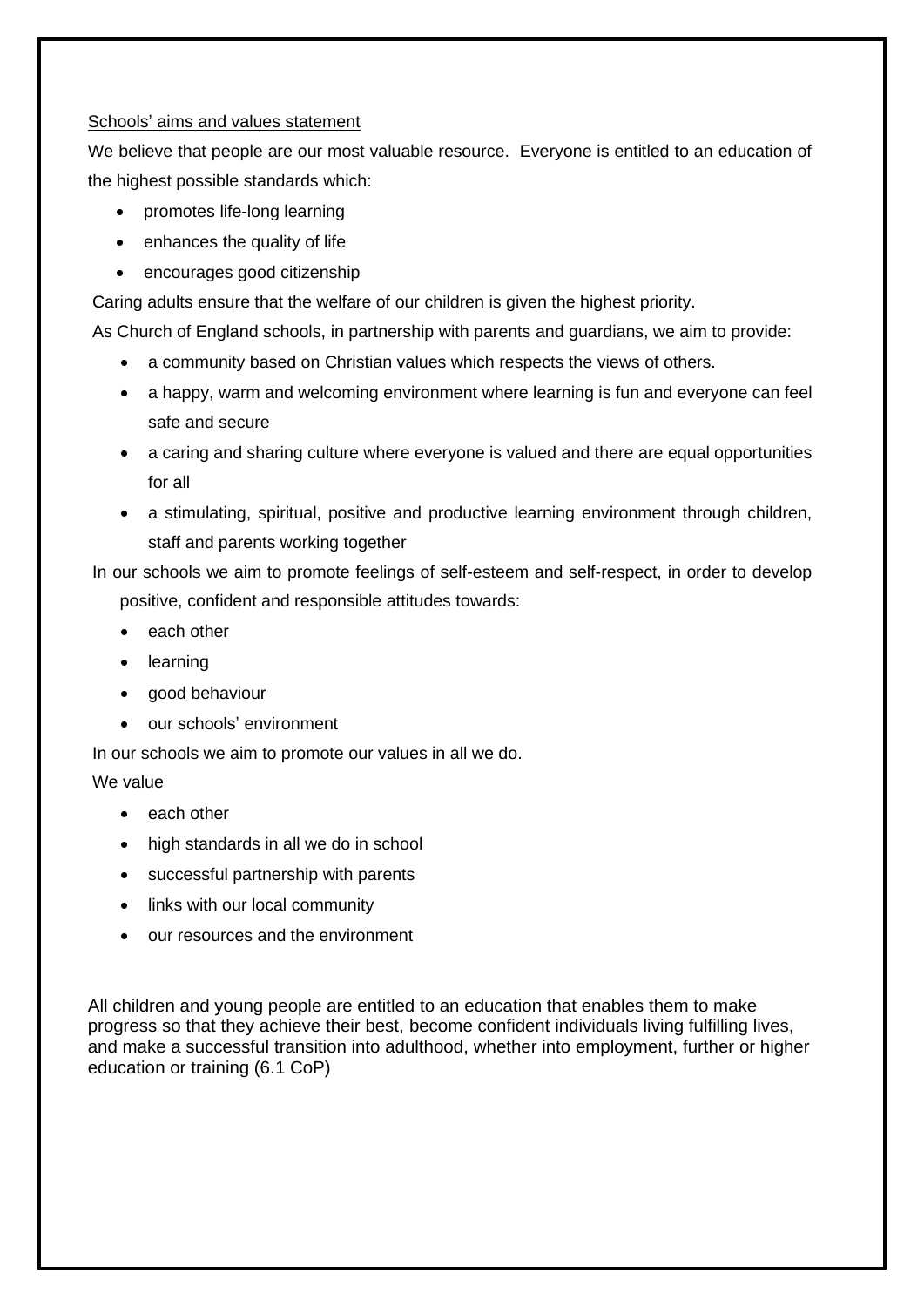#### **Objectives of the policy**

Sand Hutton and Warthill Schools value the individuality and achievements of all their children equally. They ensure that all children's needs are met through their ethos, practice, management and deployment of resources. They recognise that all children are entitled to a broad and balanced curriculum which is personalised to allow each pupil to make maximum progress. They see SEND provision as a whole school responsibility involving close cooperation between teachers, classroom assistants, support staff, pupils and parents, all overseen by the governing body who have full access to the information which allows them to monitor and evaluate the effectiveness of the SEND policy. They believe that there should be a flexible continuum of provision for pupils with SEND as some pupils may need additional resources to meet their needs. This graduated approach ensures that all children receive the appropriate level of support which may change as children move through school. The schools believe that all children should be included in all school activities, with extra support and provision to allow this to happen.

(Please see Inclusion statement, Mission statements and schools' aims and values)

#### **Philosophy**

#### **The school community believes that :**

- All pupils are equally valued and the school has high aspirations for all
- All pupils are the shared responsibility of all staff
- All pupils are entitled to a broad and balanced curriculum which is personalised and focused on outcomes
- Teaching and learning will be adapted to suit the needs of learners and recognise different routes to achievement
- Early and accurate identification is essential
- There will be a flexible continuum of provision for pupils with SEND (graduated approach i.e. the right level of support for the needs of the child)
- SEND and high needs funding will be used efficiently to ensure good progress of pupils with additional needs
- Staff will be given appropriate training to allow them to meet a wide range of needs
- Parents will be fully involved as partners in their child's education
- Pupils will be actively encouraged to give their views on what learning is like for them
- Governors will have access to information which will allow them to monitor and evaluate the effectiveness of the SEND policy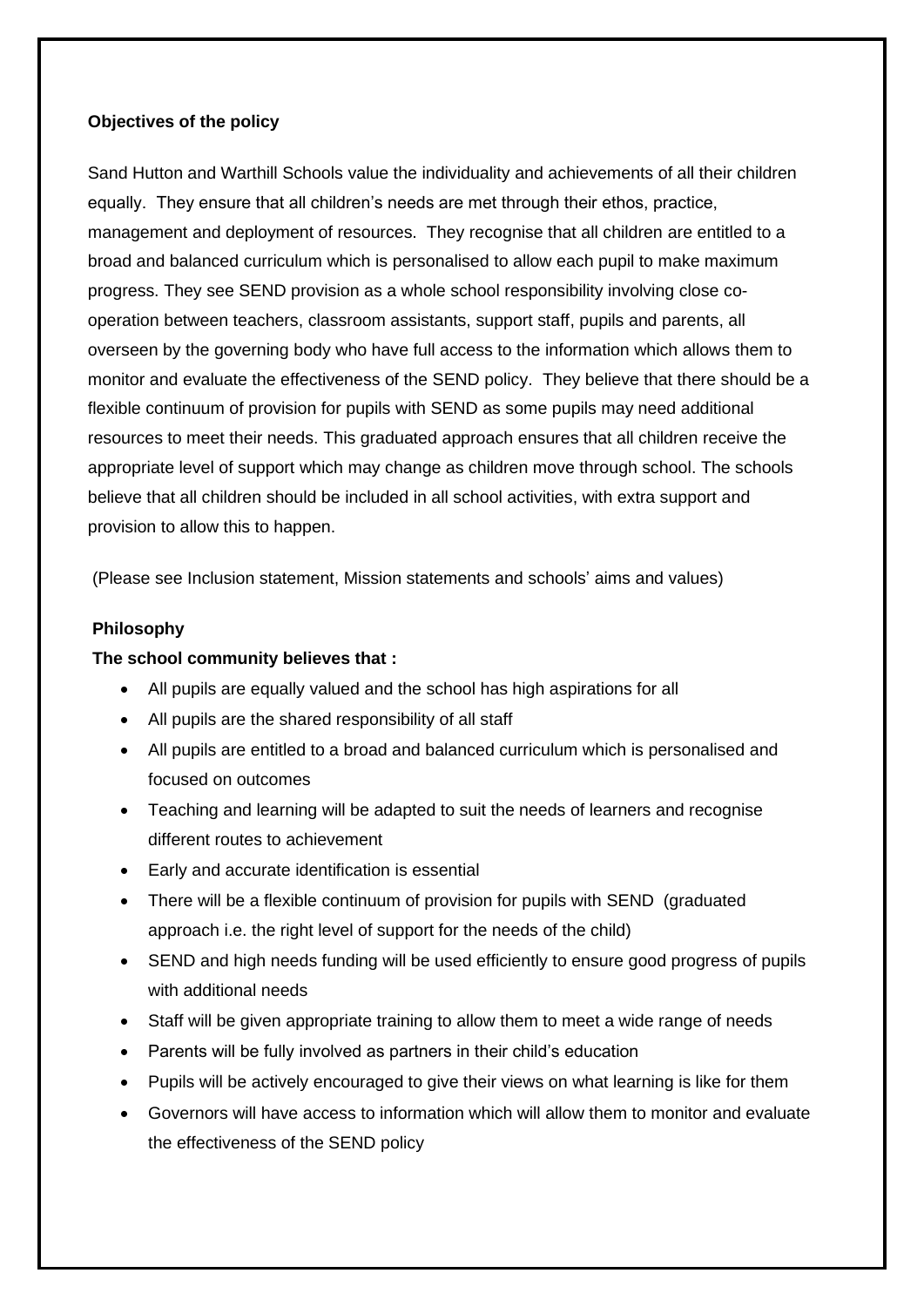## **Principles**

- A child is defined as having Special Educational Needs if they have a learning difficulty which calls for special educational provision to be made or if he or she finds it much harder to learn than children of the same age.
- A learning difficulty means that the child either:
- a) has significantly greater difficulty in learning than the majority of children of the same age
- b) has a disability, which either prevents or hinders the child from making use of the educational facilities which are provided for children of the same age in a mainstream school
- Special educational provision means educational provision, which is additional to, or different from, the provision made generally for children of the same age in a mainstream school. (xiii, xiv CoP 2014)

Evidence suggests that approximately 75% of disabled children also have a special educational need and these pupils are also protected by the Equalities Act 2010.

Mainstream educational settings must use their best endeavours to secure the special educational provision called for by the child's or young person's needs.

# **Procedures**

**The Headteacher has the overall responsibility for the provision and progress of learners with SEND. Responsibility for coordination of Inclusion and SEND provision is as follows:**

### **The headteacher will**

- Ensure that tracking identifies under achieving and under attaining pupils
- Try to remove all barriers to attendance and punctuality
- Manage all aspects of the schools' work, including provision for those children with SEND
- Keep the governing body fully informed
- Work closely with the schools' Special Educational Needs Co-ordinator (SENCO)
- Ensure the appropriate allocation and effective use of SEND Budget
- Oversee and assist with the efficient implementation of the SEND policy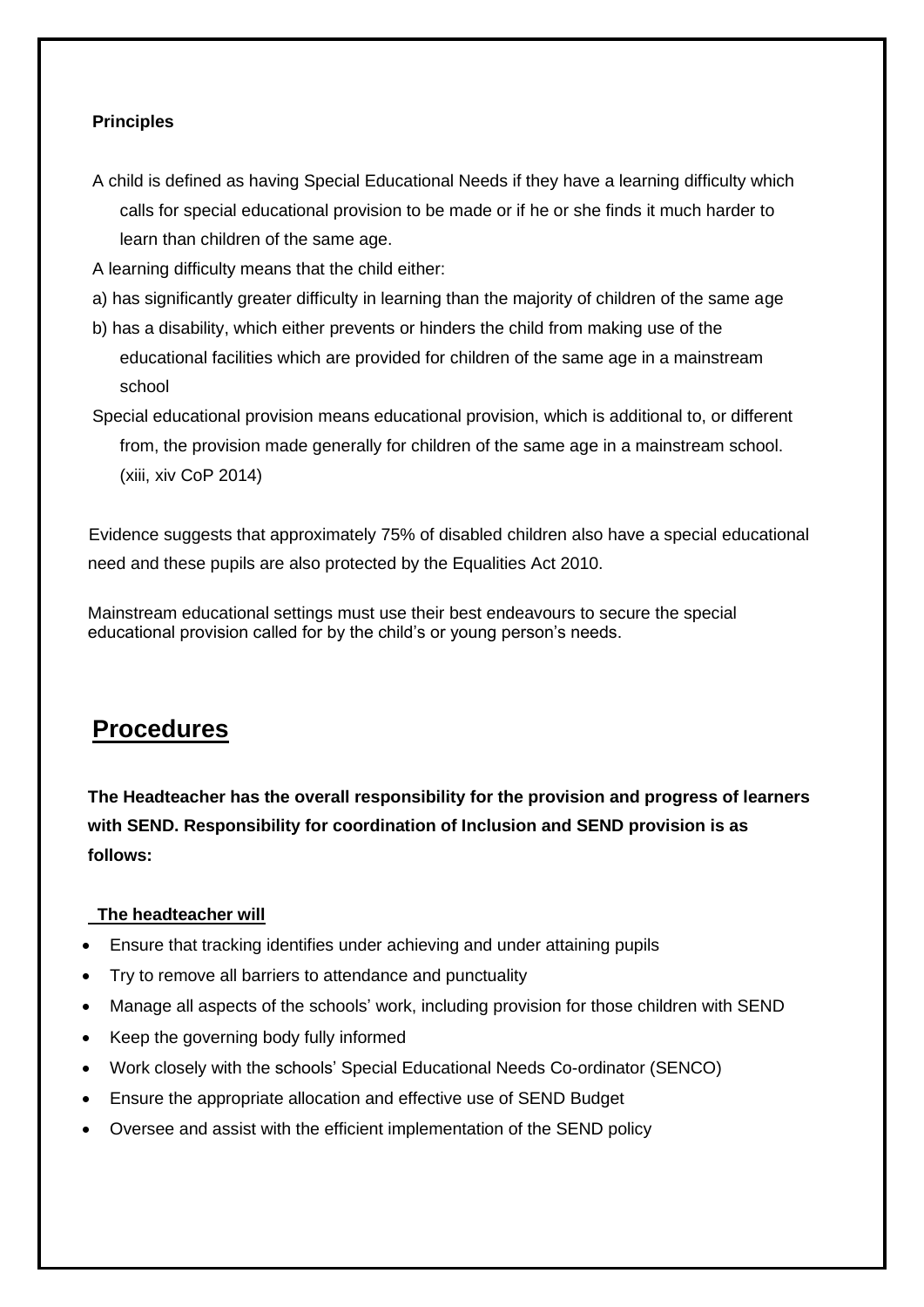## **The Governing Body (in co-operation with the Headteacher) will:**

- Determine the schools' general policy and approach to provision for children with Special Educational Needs and Disabilities (SEND)
- Establish appropriate staffing and funding arrangements
- Appoint a governor(s) with special responsibility for SEND to monitor closely the schools' work on behalf of SEND
- Monitor data with respect to vulnerable groups
- Challenge the leadership through informed questioning
- Ensure there is appropriate continuing professional development taking place for all staff with regard to SEND

## **The SENCO will**

- Be well informed by attending LA SENCO network meetings whenever possible. Ensure that relevant information is shared with staff and governors
- Support class teachers and teaching assistants in meeting the needs of children with **SEND**
- Liaise with all parents and carers of children with an Education and Health Care Plan
- Maintain an up to date list of children requiring additional and different provision because of their SEND including interventions that have been tried and their effectiveness – this will include the graduated approach that is being made for the children
- Ensure efficient communication takes place with all outside agencies who may be available to support these learners
- Monitor, evaluate and revise SEND provision regularly
- Ensure good communication between teachers, teaching assistants, parents and pupils etc and monitoring information about targets and progress
- Meet regularly with the SEND governor
- Ensure pupils receive timely intervention
- Ensure that the schools' provision maps reflect the current profile of the schools' population
- Regularly review the SEND policy , and ensure it is easily available on the schools' websites
- Be aware of all current interventions being used for pupils with SEND
- Advise parents where to get information and support (NYPACT and SENDIASS)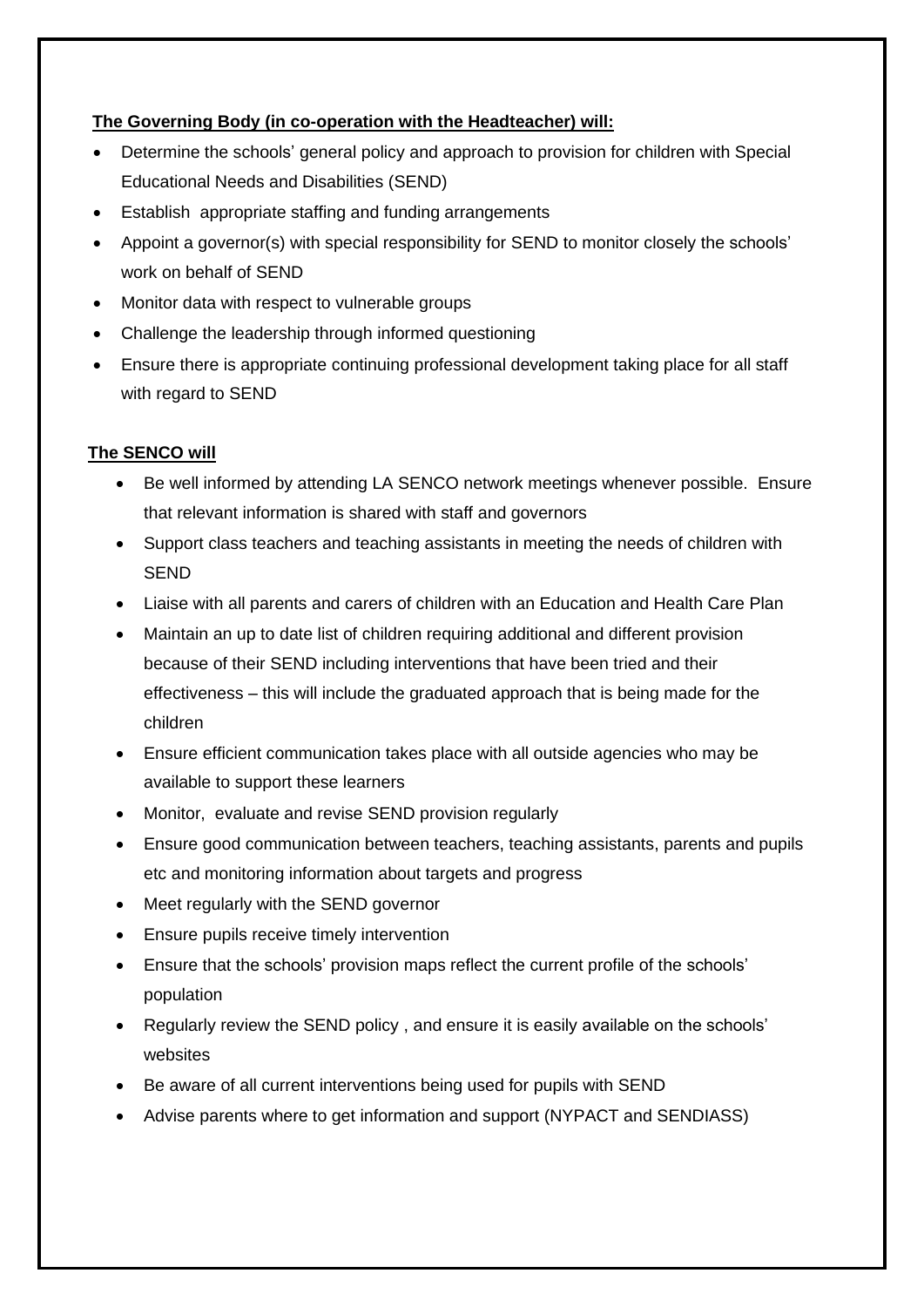## **Teachers will:**

- Provide appropriate support for pupils, including adaptations to the environment
- Ensure the curriculum reflects the needs of the current school community, contributes to community cohesion and is planned to promote independence
- Ensure that all pupils are included as fully as possible into the educational and social life of the school (including extra-curricular activities where appropriate)
- Employ a range of support strategies, many targeting developing independence
- Identify that a pupil has SEND in consultation with SENCO if necessary
- Inform parents if a child is considered to have SEND (Appendix 1) and of the provision that the school makes for the child
- plan what each pupil should learn and teaching pupils at all stages and differentiate within planning **(see teaching and learning policy)**
- supervise any additional adults, e.g. Teaching Assistants, involved in the learning of their pupils
- assess and record when learning has occurred
- consult with SENCO regularly about children with SEND in their class
- write ILPPs for pupils in their class
- meet with parents of children with SEND in their class
- liaise with outside agencies

### **Teaching Assistants/Support Staff will**

- be fully involved in the schools' procedures for identifying, assessing and making provision for pupils with SEND
- be involved in the development and implementation of the schools' SEND policy and practice
- support children as directed by the class teacher
- deliver intervention programmes.

### **Parents will**

- support their child's learning at home.
- attend ILPP/Review meetings and discuss targets with the class teacher and child.
- keeping School informed of any concerns they may have.
- know how to make a complaint if necessary (**see complaints procedure)**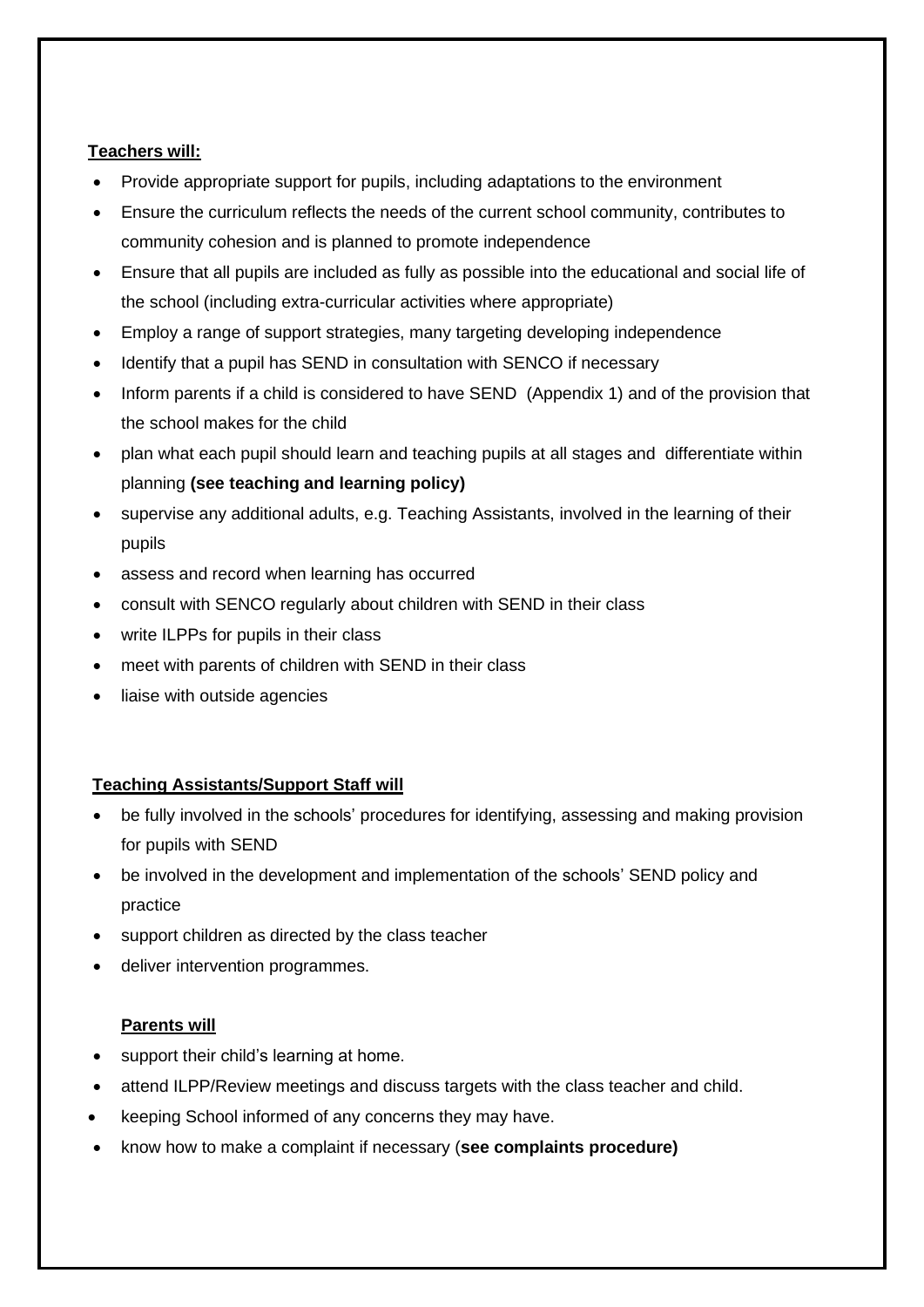### **Children will have opportunities to:**

- talk about learning from their point of view in a non-threatening way
- be actively involved in assessing their own progress and knowing what are the next steps to achievement
- receive appropriate support for their access to assessment and examinations
- have regular input into learning/behavioural targets
- try their best to fulfil agreed targets
- treat peers with respect

## **Whole school approaches:**

All staff contribute to the completion of whole school provision maps and ensure that strategies are implemented to ensure quality first teaching for all.

- regular communication takes place between class teachers, TAs, SENCO, parents and pupils to ensure good progress
- all staff have appropriate access to up to date information about pupils with additional needs
- the SENCO offers support and advice on differentiation to all staff
- pupils are supported alongside their peers whenever possible
- all pupils are encouraged to join in extra-curricular activities
- all students have individualised targets
- provision maps are readily available on the server, the school website, and hard copies are kept available for easy access so that staff, pupils and parents know what reasonable adjustments are available
- the training budget for staff is transparent
- provision for pupils with SEND is reflected throughout school self-evaluation
- the complaints procedure is transparent and easily available to parents
- good access arrangements are made so that all pupils can demonstrate their full potential in tests and exams
- school uses the local authority's local offer to inform the school offer. This is published on the school website as part of the governors' SEND information report.
- a graduated approach is used to ensure children receive the right level of support, with this increasing or decreasing dependent on the needs of the child.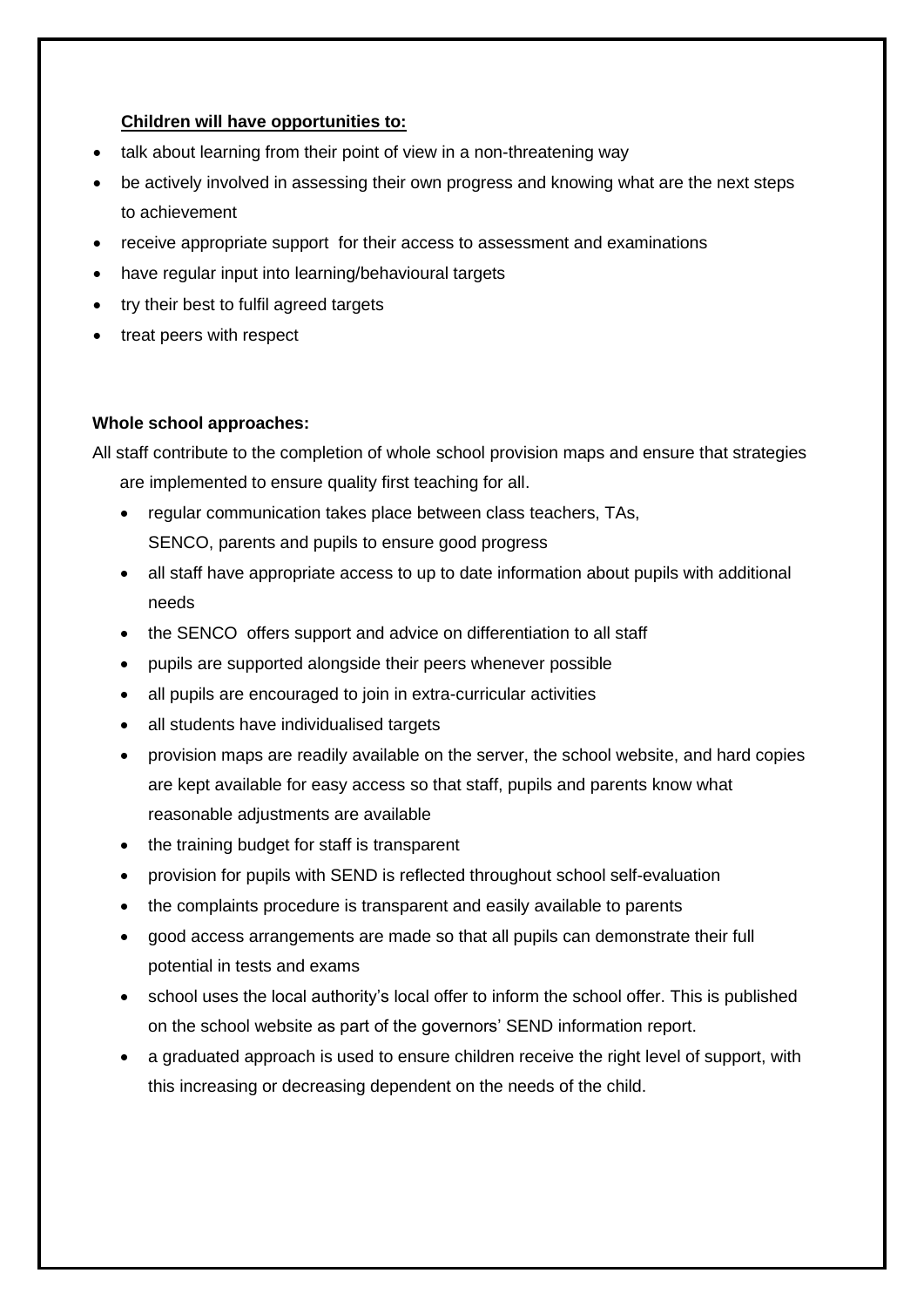### **Individualised approaches:**

- additional interventions will be implemented as necessary and these interventions will be monitored and evaluated by class teachers, subject leaders and the SENCO
- additional help will be sought appropriately from EPs, EMS, ESWS, etc
- some pupils will have individualised provision maps, behaviour plans, risk assessments or health care plans, some pupils may be allocated a key worker
- person-centred reviews will be held regularly with families, considering acceptable meeting times
- the parents and pupil are highly valued and their views will inform personalised learning pathways
- TAs will be trained so that they can encourage and support pupils, regardless of communication needs, to make their views known
- Transition arrangements will be personalised to support additional need
- The SENCO will be appropriately qualified and have the skills required to meet statutory duties.
- Designated finances will be used appropriately to meet needs without reducing independence.
- Staff training will reflect the needs of the current school community
- Parents will be given clear routes to access support, and be encouraged to bring a supporter to meetings if desired
- Details of support through NYPACT and SENDIASS will be readily available on the website.
- The school will follow the latest statutory guidance, currently the CoP 2014

## **Monitoring and evaluating performance**

Monitoring and evaluating the progress of pupils with SEND is an integral part of our whole school system to monitor and evaluate achievement, teaching, behaviour and leadership and management. Monitoring of progress is carried out by the class teacher and used to inform future differentiation within whole class planning. The child's progress is reviewed at the same intervals as for the rest of the class and a decision made about whether the child is making expected progress at this level of intervention. However, to ensure good life outcomes for this vulnerable group, additional, focused monitoring takes place. This includes:

• monitoring and evaluating of interventions, including their value for money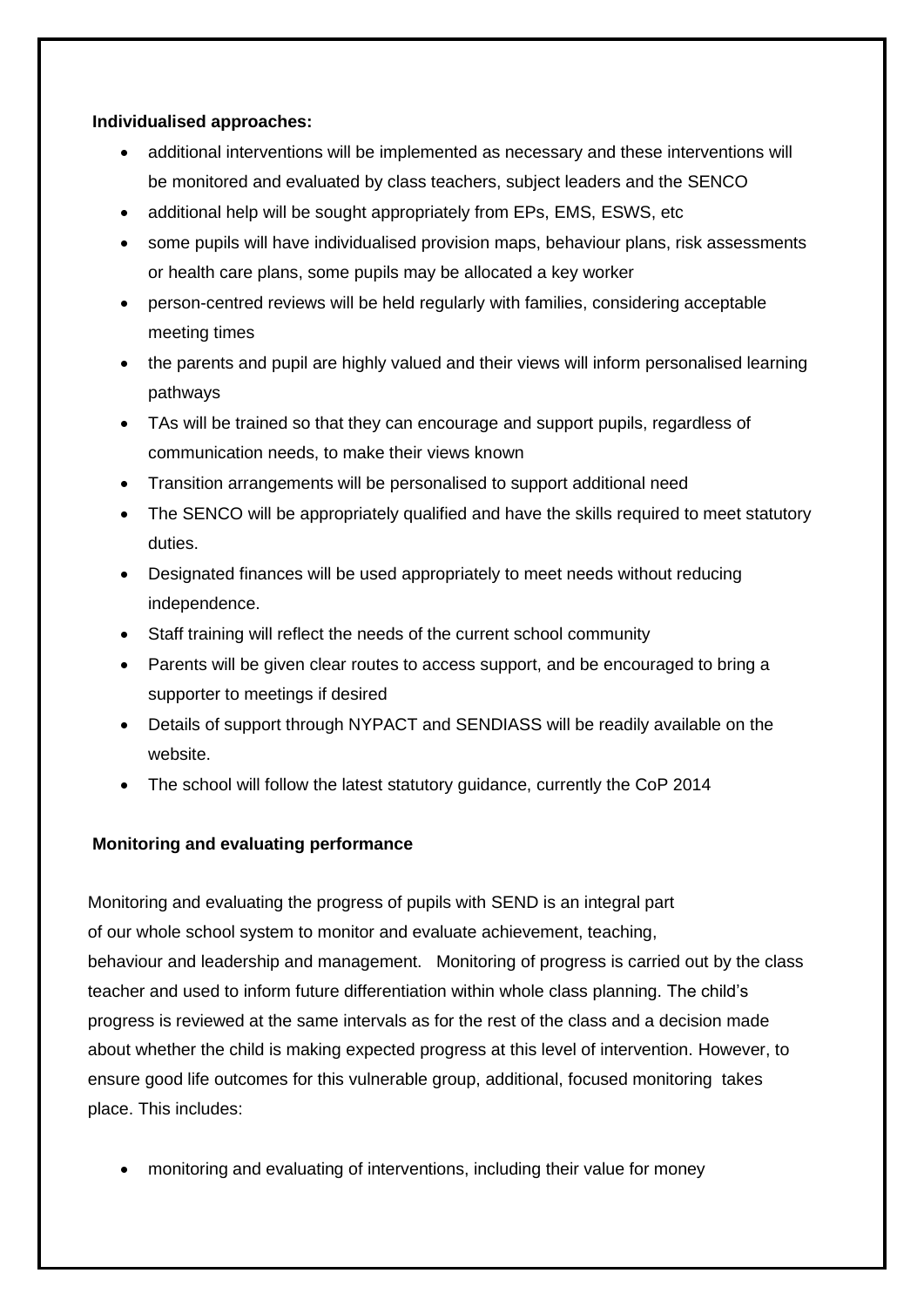- forensic analysis of data examining the progress of different vulnerable groups
- learning walks and pupil interviews to evaluate the effectiveness of the strategies listed on provision maps
- annual financial returns
- completion of statutory functions by the SENCO related to referral for statement/ education health care plans, termly meetings and annual reviews
- work scrutiny with selected pupil groups
- focused monitoring by the SENCO, LA adviser, SEND governor
- detailed discussions with families and pupils
- progress through a variety of transitions
- attendance and exclusions analysis
- feedback from support agencies and Ofsted
- local authority analysis of information and data about the school

## **The governing body evaluate the work of the school by:**

- appointing an SEND governor who is a champion for pupils with SEND
- monitoring data with respect to vulnerable groups
- challenging the leadership through informed questioning
- undertaking learning walks in school with a focus on SEND
- meeting with parents and pupils
- ensuring there is appropriate continuing professional development taking place for all staff with regard to SEND
- holding the school to account for its use of SEND funding

## **Specialist SEND provision**

The school accesses provision through Hubs, ASCOSS and other agencies when necessary. All involvement with these agencies will only be made with full parental permission.

Formulated…………… Approved by governors……………………………

> Governors and staff will monitor and evaluate this policy regularly (see review timetable). Next review date: Autumn 2022